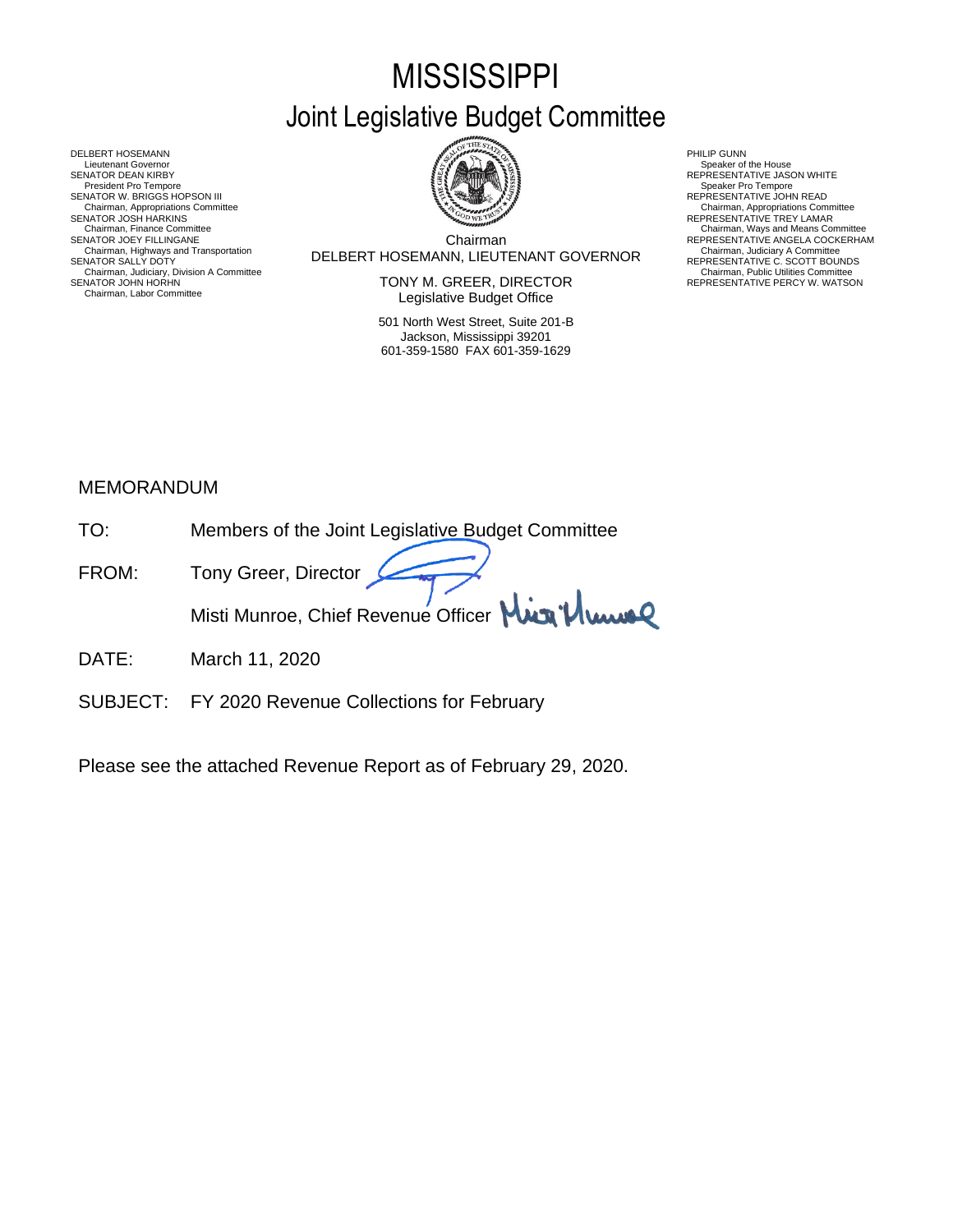

\$200





Month\* Fiscal YTD\* Prior Year\*\*

| <b>Source of Revenue Collections</b> | Month* | <b>FYTD*</b> | <b>Prior</b><br>Year** |
|--------------------------------------|--------|--------------|------------------------|
| Sales Tax                            | \$1.6  | \$6.6        | \$36.5                 |
| Individual Income Tax                | 27.2   | 57.3         | 85.4                   |
| Corporate Tax                        | 2.5    | 52.9         | 12.4                   |
| Use Tax                              | 4.5    | 23.8         | 3.0                    |
| <b>Gaming Tax</b>                    | $-1.2$ | 1.0          | 0.7                    |
| <b>Total Collections</b>             | \$26.4 | \$188.4      | \$163.6                |

*\*Figures in millions above or below the Sine Die estimate*

*\*\*Figures in millions above or below the prior year's actual collections*



#### FY 2020

Total revenue collections for the month of February FY 2020 are \$26,423,237 or 8.73% above the sine die revenue estimate. Fiscal YTD revenue collections through February are \$188,386,864 or 5.56% above the sine die estimate. Fiscal YTD total revenue collections through February 2020 are \$163,598,168 or 4.79% above the prior year's collections. The FY 2020 Sine Die Revenue Estimate is \$5,858,400,000.

On November 22, 2019, the Joint Legislative Budget Committee revised the FY 2020 revenue estimate upward by \$137.8M. FY 2020 year-to-date actual collections are \$147,368,863 above the year-to-date FY 2020 revised revenue estimate as of February 2020. The FY 2020 Revised Revenue Estimate is \$5,996,200,000.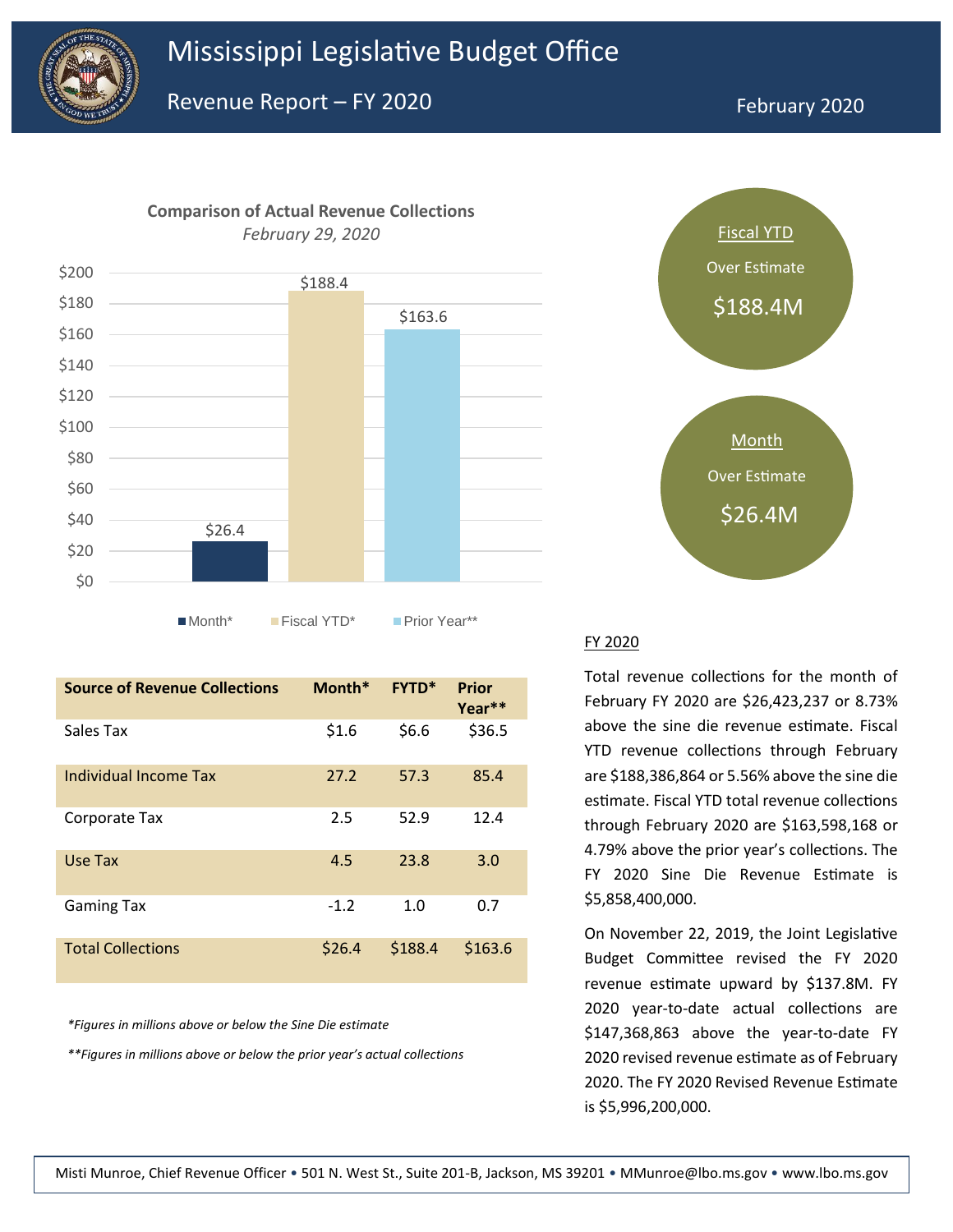

## **Comparison of Actual Revenue Collections by Tax Type**

The graph above compares the actual revenue collections to the sine die revenue estimate for each of the main tax revenue sources. The figures reflect the amount the actual collections for Sales, Individual, Corporate, Use and Gaming taxes were above or below the estimate for the month and fiscal year-to-date. The graph also compares fiscal year-todate actual collections to prior year actual collections, as of February 29, 2020.



**10-Year Historical Total Revenue** 

Use Gaming \*Figures do not include budget reductions or other transfers used to balance the budget. Figures include Attorney General Settlements for FY 2010 – FY 2019.



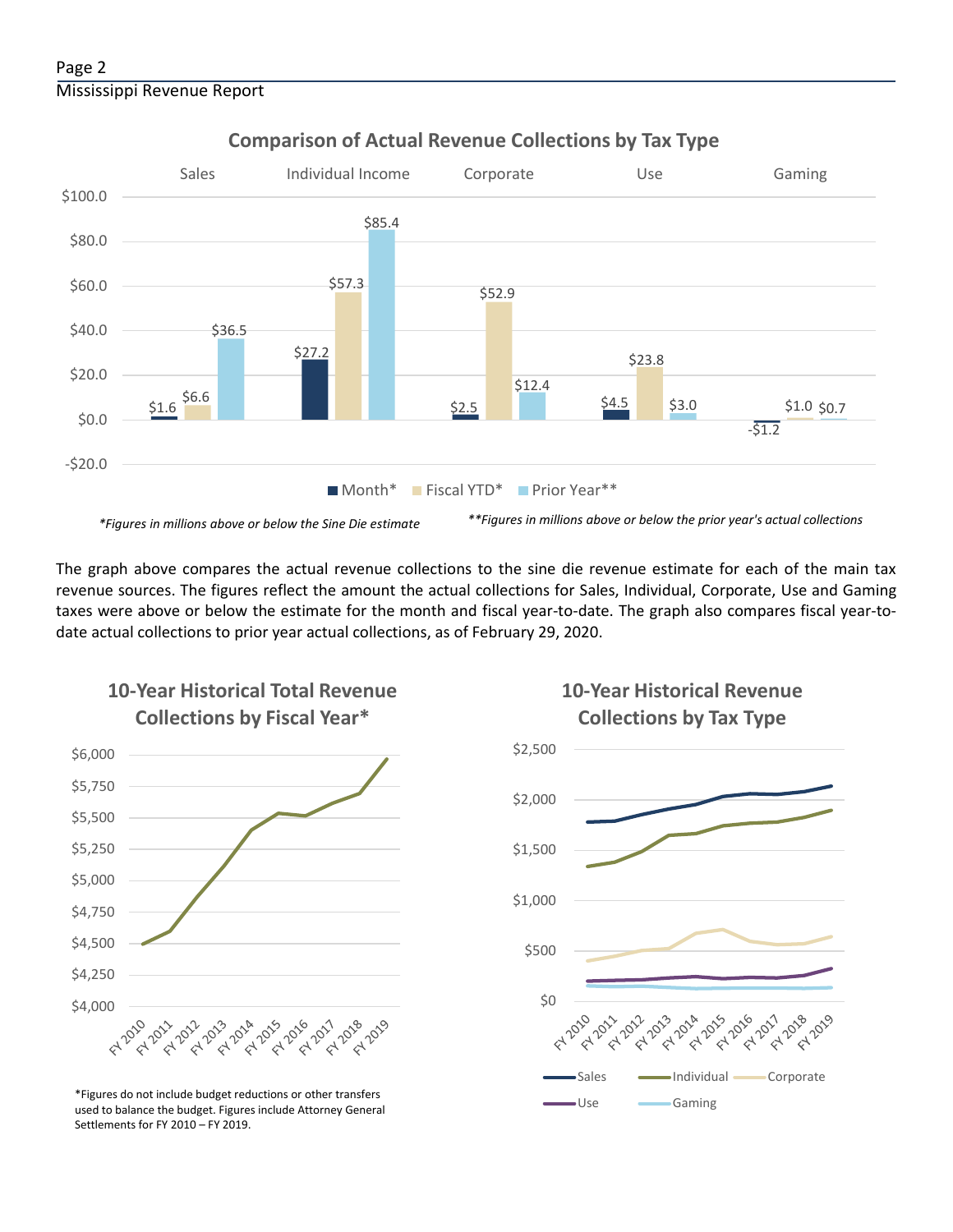### Page 3

Mississippi Revenue Report

Below is a chart showing FY 2020 year-to-date collections compared to prior year-to-date collections.

|                                        |                         |                         | <b>Over/(Under) Prior Year</b> |           |
|----------------------------------------|-------------------------|-------------------------|--------------------------------|-----------|
| <b>Source of Revenue Collections</b>   | FY 2019 July - February | FY 2020 July - February | Amount (\$)                    | % Change  |
| Sales Tax                              | \$1,300,518,862         | \$1,337,059,728         | \$36,540,866                   | 2.81%     |
| Individual Income Tax                  | 1,091,798,933           | 1,177,213,615           | 85,414,682                     | 7.82%     |
| Corporate Income Tax                   | 244,815,788             | 257,224,412             | 12,408,624                     | 5.07%     |
| Use Tax                                | 205,303,368             | 208,326,919             | 3,023,551                      | 1.47%     |
| Insurance Premium Tax                  | 141,394,191             | 141,809,949             | 415,758                        | 0.29%     |
| Tobacco, ABC & Beer                    | 165,304,202             | 166,445,931             | 1,141,729                      | 0.69%     |
| Oil & Gas Severance                    | 24,170,319              | 19,104,686              | (5,065,633)                    | $-20.96%$ |
| <b>Gaming Tax</b>                      | 88,195,261              | 88,849,807              | 654,546                        | 0.74%     |
| Other Dept. of Revenue                 | 27,722,316              | 30,134,503              | 2,412,187                      | 8.70%     |
| Other Than Dept. of Revenue            | 107,227,085             | 113,870,841             | 6,643,756                      | 6.20%     |
| Sub-Total                              | 3,396,450,325           | 3,540,040,391           | 143,590,066                    | 4.23%     |
| <b>All Other Transfers/Collections</b> | 17,658,336              | 37,666,438              | 20,008,102                     | 113.31%   |
| <b>Total</b>                           | \$3,414,108,661         | \$3,577,706,829         | \$163,598,168                  | 4.79%     |



## **Economic Statistics**:  **Economic Statistics**:

## Unemployment Rate Unemployment Rate

|                                    | Latest     | Change              | Frequency | Date          |
|------------------------------------|------------|---------------------|-----------|---------------|
| Mississippi                        | 5.7%       | 0.1                 | Monthly   | $Dec-19$      |
| <b>United States</b>               | 3.5%       | 0.0                 | Monthly   | $Dec-19$      |
|                                    |            |                     |           |               |
| GDP (millions)                     |            |                     |           |               |
|                                    | Latest     | Change <sup>*</sup> | Frequency | Date          |
| Mississippi                        | 104,459    | 1.8%                | Quarterly | 2019:Q3       |
| <b>United States</b>               | 19,121,100 | 2.1%                | Quarterly | 2019:Q3       |
|                                    |            |                     |           |               |
| Mississippi Employment (thousands) |            |                     |           |               |
|                                    | Latest     | Change              | Frequency | Date          |
| <b>Total Nonfarm</b>               | 1,168.7    | $-0.1%$             | Monthly   | <b>Dec-19</b> |
| <b>Total Private</b>               | 926.3      | $-0.1%$             | Monthly   | $Dec-19$      |

\*annualized quarterly growth

#### \*Figures in millions.

February FY 2020 General Fund collections were \$2,882,021 or 0.87% below February FY 2019 actual collections. Sales tax collections for the month of February were above the prior year by \$4.0M. Individual income tax collections for the month of February were above the prior year by \$11.8M. Corporate income tax collections for the month of February were below the prior year by \$2.5M.

For a more detailed listing of revenue collections for the State of Mississippi, please see the attached MS Department of Finance and Administration's monthly Revenue Report.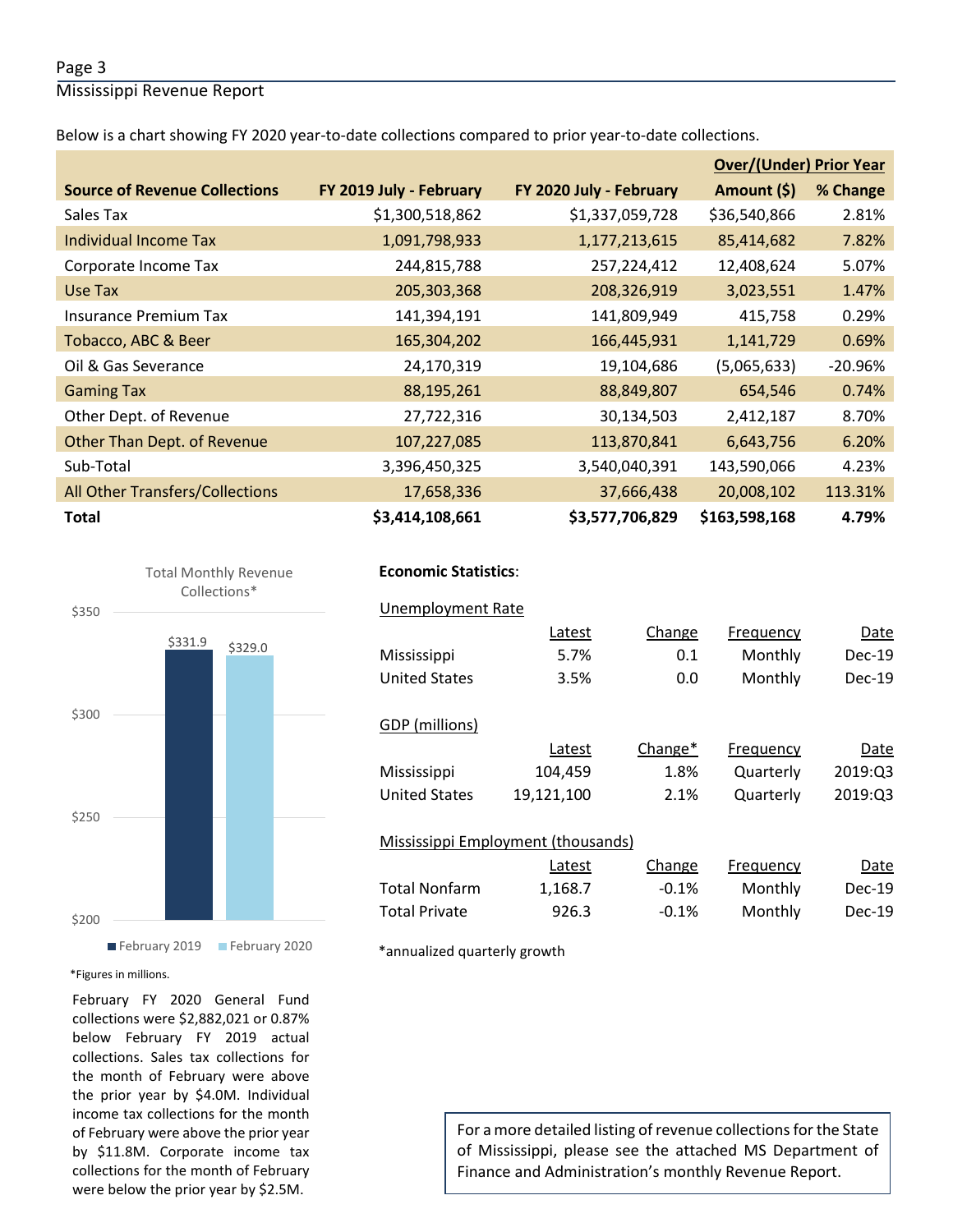## Mississippi Department of Finance and Administration Revenue Report

*As of February 29, 2020*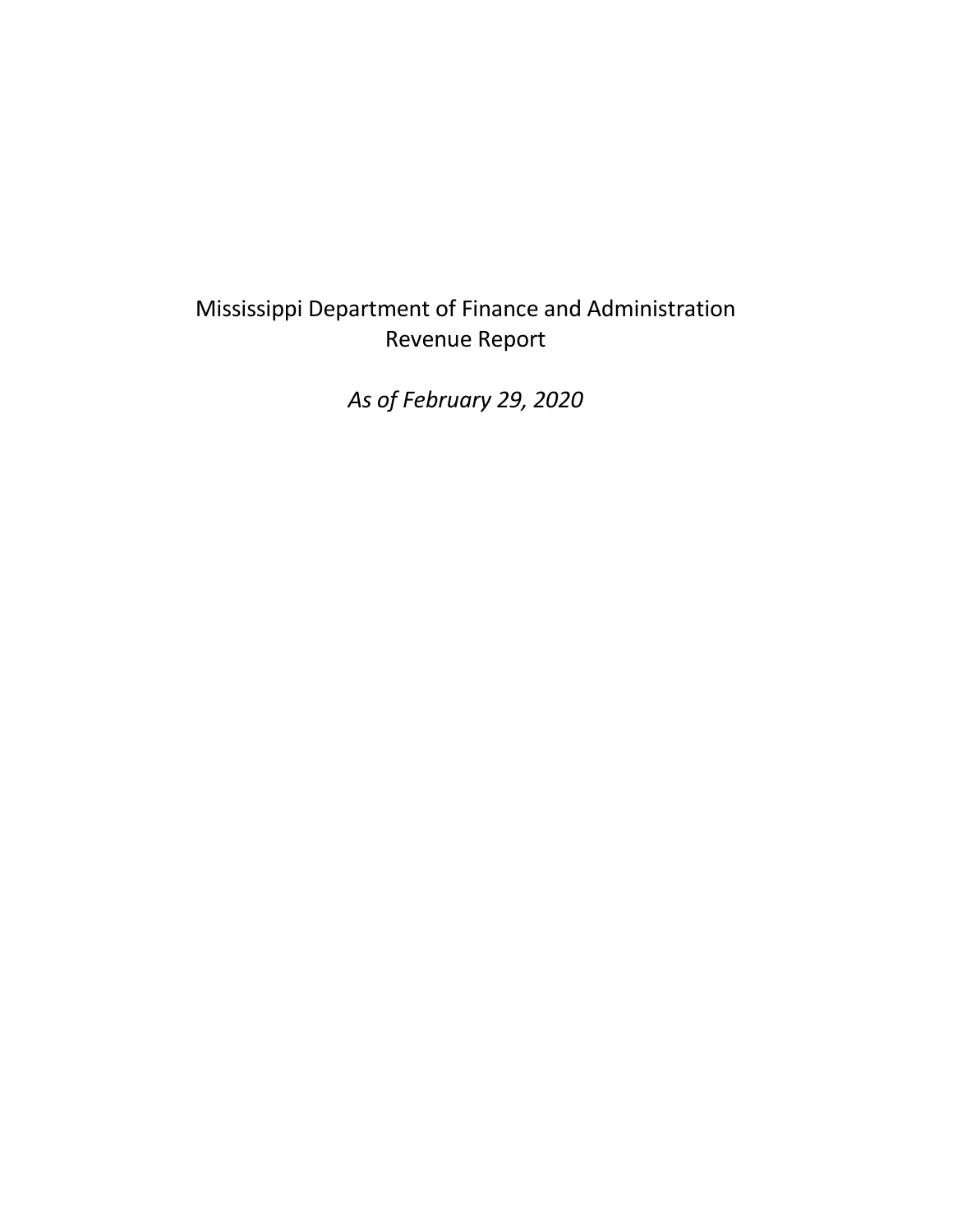#### **GENERAL FUND REVENUE FY 2020 - THROUGH 02-29-20**

Page 1

#### **FISCAL YEAR 2020**

|                                          |               |                    |                    | <b>STATE OF MISSISSIPPI</b> |                  |                    |                         |                |
|------------------------------------------|---------------|--------------------|--------------------|-----------------------------|------------------|--------------------|-------------------------|----------------|
|                                          |               |                    | <b>ACTUAL</b>      |                             |                  | <b>ACTUAL</b>      | OVER OR UNDER           |                |
|                                          |               | <b>ACTUAL</b>      | <b>COLLECTIONS</b> | <b>ESTIMATE</b>             | <b>ESTIMATE</b>  | <b>COLLECTIONS</b> | <b>ESTIMATE TO DATE</b> |                |
|                                          |               | <b>COLLECTIONS</b> | $07-01-18$         | <b>FISCAL YEAR</b>          | $07-01-19$       | $07-01-19$         |                         |                |
| <b>SOURCE</b>                            |               | FY 2019            | $02 - 28 - 19$     | 2020                        | $02 - 29 - 20$   | $02 - 29 - 20$     | <b>AMOUNT</b>           | <b>PERCENT</b> |
| DEPT. OF REVENUE COLLECTIONS:            |               |                    |                    |                             |                  |                    |                         |                |
| <b>SALES TAX (NET)</b>                   | <sup>\$</sup> | 2,138,037,754 \$   | 1,300,518,862 \$   | 2,188,600,000 \$            | 1,330,490,000 \$ | 1,337,059,728 \$   | 6,569,728               | 0.49%          |
| <b>INDIVIDUAL INCOME TAX</b>             |               | 1,898,059,305      | 1,091,798,933      | 1,900,000,000               | 1,119,900,000    | 1,177,213,615      | 57,313,615              | 5.12%          |
| CORPORATE INCOME TAX                     |               | 643, 653, 771      | 244,815,788        | 555,200,000                 | 204,340,000      | 257, 224, 412      | 52,884,412              | 25.88%         |
| <b>USE TAX</b>                           |               | 326,412,860        | 205, 303, 368      | 292,200,000                 | 184,530,000      | 208,326,919        | 23,796,919              | 12.90%         |
| <b>INSURANCE PREMIUM TAX</b>             |               | 311,914,397        | 141,394,191        | 302,300,000                 | 144,320,000      | 141,809,949        | (2,510,051)             | $-1.74%$       |
| <b>TOBACCO TAX</b>                       |               | 138,456,827        | 92,764,407         | 140,900,000                 | 94,030,000       | 90,780,272         | (3,249,728)             | $-3.46%$       |
| <b>ABC DIVISION</b>                      |               | 81,306,986         | 53,755,184         | 81,000,000                  | 53,709,000       | 57,270,252         | 3,561,252               | 6.63%          |
| BEER AND WINE TAX                        |               | 27,933,327         | 18,784,611         | 29,600,000                  | 19,849,000       | 18,395,407         | (1,453,594)             | $-7.32%$       |
| OIL SEVERANCE TAX                        |               | 31,592,541         | 21,765,313         | 32,300,000                  | 21,536,000       | 17,674,326         | (3,861,674)             | $-17.93%$      |
| NATURAL GAS SEVERANCE TAX                |               | 3,296,326          | 2,405,006          | 3,800,000                   | 2,536,000        | 1,430,360          | (1,105,640)             | $-43.60%$      |
| <b>ESTATE TAX</b>                        |               | $\Omega$           | $\Omega$           | $\theta$                    | $\mathbf{0}$     | $\theta$           | $\overline{0}$          | $0.00\%$       |
| <b>AUTO TAG FEES</b>                     |               | 13,229,492         | 7,913,430          | 10,300,000                  | 6,318,000        | 9,553,963          | 3,235,963               | 51.22%         |
| <b>INSTALLMENT LOAN TAX</b>              |               | 11,575,373         | 8,967,957          | 11,000,000                  | 8,399,000        | 9,348,694          | 949,694                 | 11.31%         |
| PAYMENT IN LIEU OF TAX                   |               | 1,200,000          | 1,200,000          | 1,200,000                   | 1,200,000        | 1,200,000          | $\mathbf{0}$            | $0.00\%$       |
| <b>MISCELLANEOUS</b>                     |               | 10,839,381         | 9,640,929          | 11,400,000                  | 10,112,000       | 10,031,847         | (80, 153)               | $-0.79%$       |
| <b>GAMING FEES &amp; TAXES</b>           |               | 136,631,531        | 88,195,261         | 134,500,000                 | 87,800,000       | 88,849,807         | 1,049,807               | 1.20%          |
| <b>TOTAL DEPT. OF REVENUE:</b>           |               | 5,774,139,870      | 3,289,223,240      | 5,694,300,000               | 3,289,069,000    | 3,426,169,550      | 137,100,550             | 4.17%          |
| OTHER THAN DEPT. OF REVENUE COLLECTIONS: |               |                    |                    |                             |                  |                    |                         |                |
| <b>INTEREST ON INVESTMENTS</b>           |               | 22,440,578         | 14, 161, 843       | 16,000,000                  | 10,104,702       | 21,384,308         | 11,279,606              | 111.63%        |
| <b>HIGHWAY SAFETY PATROL</b>             |               | 18,182,159         | 11,781,960         | 18,700,000                  | 11,906,316       | 12,607,973         | 701,657                 | 5.89%          |
| <b>INSURANCE TAX</b>                     |               | 27,538,432         | 18,886,775         | 28,900,000                  | 19,448,521       | 20,914,442         | 1,465,921               | 7.54%          |
| LICENSES, FEES, PERMITS                  |               | 54,588,010         | 28,783,660         | 47,300,000                  | 24,478,128       | 28,688,965         | 4,210,837               | 17.20%         |
| CRIME TAX/ASSESSMENT                     |               | 42,997,144         | 27,361,102         | 43,500,000                  | 27,547,827       | 25,225,798         | (2,322,029)             | $-8.43%$       |
| <b>MISCELLANEOUS</b>                     |               | 3,008,218          | 1,633,379          | 2,400,000                   | 1,522,388        | 1,250,156          | (272, 232)              | $-17.88%$      |
| <b>GAMING FEES &amp; TAXES</b>           |               | 6,660,155          | 4,618,366          | 7,300,000                   | 5,243,083        | 3,799,199          | (1,443,884)             | $-27.54%$      |
| TOTAL OTHER THAN DOR:                    |               | 175,414,696        | 107,227,085        | 164,100,000                 | 100,250,965      | 113,870,841        | 13,619,876              | 13.59%         |
| <b>TOTAL GF - (Sine Die) COLLECTIONS</b> |               | 5,949,554,566      | 3,396,450,325      | 5,858,400,000               | 3,389,319,965    | 3,540,040,391      | 150,720,426             | 4.45%          |
| SETTLEMENTS/OTHER                        |               | 18,238,361         | 17,658,336         | 0                           | $\mathbf{0}$     | 36,481,061         | 36,481,061              | 100.00%        |
| <b>WCSR TRANSFER IN</b>                  |               | $\Omega$           | $\Omega$           |                             |                  | $\theta$           | $\boldsymbol{0}$        | $0.00\%$       |
| OTHER NON BUDGET TRANSFER IN             |               |                    |                    |                             |                  | 1,185,377          | 1,185,377               | 100.00%        |
| TRANSFER IN (BUD RED)                    |               |                    |                    | $\Omega$                    |                  | $\theta$           | $\overline{0}$          | $0.00\%$       |
| OTHER BUDGETED GF COLLECTIONS            |               |                    |                    |                             |                  |                    |                         | $0.00\%$       |
| TOTAL GENERAL FUND:                      | S.            | 5,967,792,927 \$   | 3,414,108,661 \$   | 5,858,400,000 \$            | 3,389,319,965 \$ | 3,577,706,829 \$   | 188,386,864             | 5.56%          |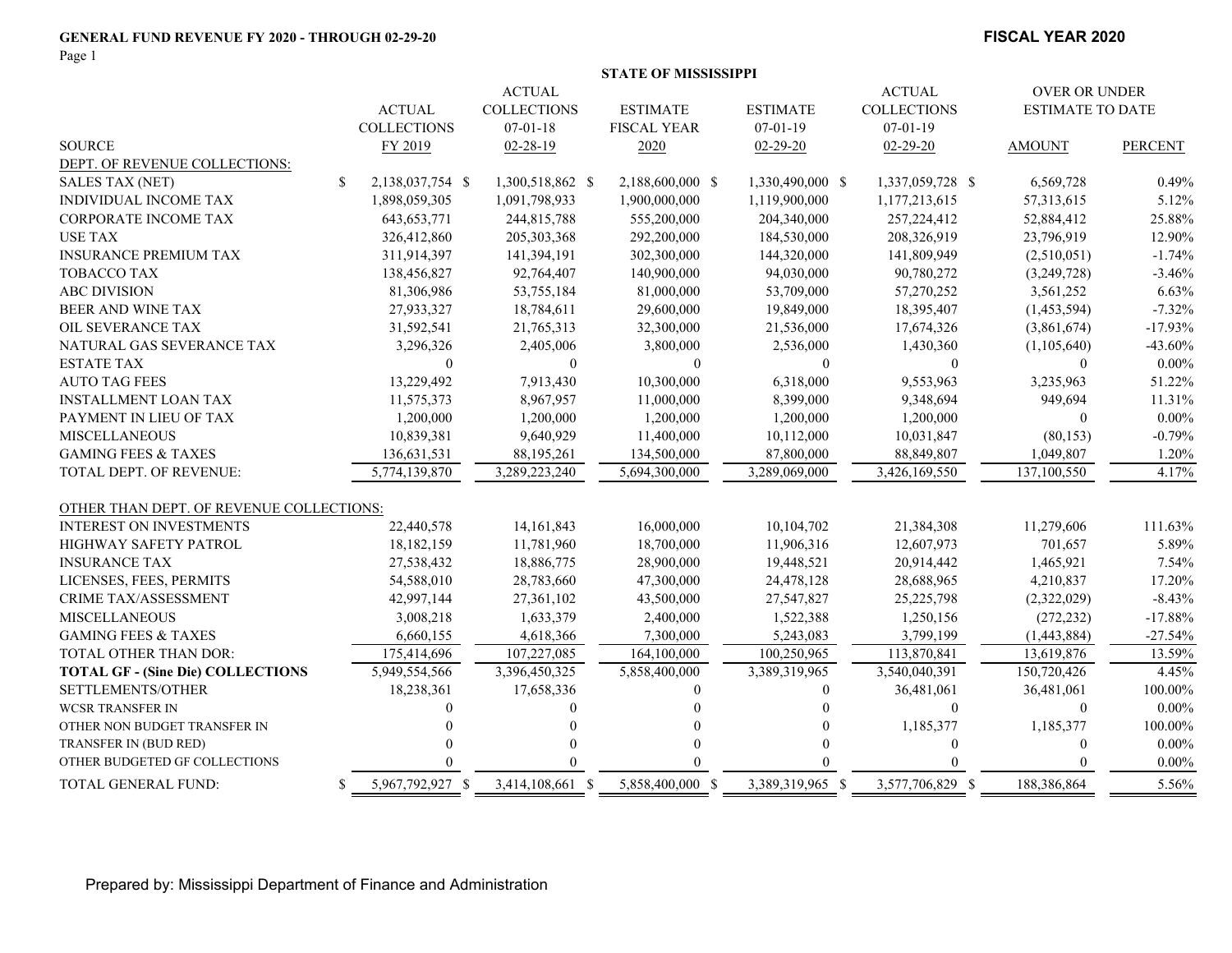#### **GENERAL FUND REVENUE FY 2020 - THROUGH 02-29-20 COMPARISON TO PRIOR YEAR COLLECTIONS**

Page 2

|                                          |                      |                | $07 - 01 - 18$   | $07 - 01 - 19$   | <b>INCREASE OR DECREASE</b> |                |
|------------------------------------------|----------------------|----------------|------------------|------------------|-----------------------------|----------------|
|                                          | February             | February       | <b>TO</b>        | <b>TO</b>        | OVER OR UNDER PRIOR YEAR    |                |
| <b>SOURCE</b>                            | 2019                 | 2020           | $02 - 28 - 19$   | $02 - 29 - 20$   | <b>AMOUNT</b>               | <b>PERCENT</b> |
| DEPT. OF REVENUE COLLECTIONS:            |                      |                |                  |                  |                             |                |
| <b>SALES TAX (NET)</b>                   | \$<br>159,618,437 \$ | 163,586,580 \$ | 1,300,518,862 \$ | 1,337,059,728 \$ | 36,540,866                  | 2.81%          |
| INDIVIDUAL INCOME TAX                    | 41,576,389           | 53,381,724     | 1,091,798,933    | 1,177,213,615    | 85,414,682                  | 7.82%          |
| <b>CORPORATE INCOME TAX</b>              | 16,921,465           | 14,375,174     | 244,815,788      | 257,224,412      | 12,408,624                  | 5.07%          |
| <b>USE TAX</b>                           | 24,741,565           | 27,008,160     | 205, 303, 368    | 208,326,919      | 3,023,551                   | 1.47%          |
| <b>INSURANCE PREMIUM TAX</b>             | 22,833,293           | 24,809,318     | 141,394,191      | 141,809,949      | 415,758                     | 0.29%          |
| <b>TOBACCO TAX</b>                       | 11,348,151           | 10,197,395     | 92,764,407       | 90,780,272       | (1,984,135)                 | $-2.14%$       |
| <b>ABC DIVISION</b>                      | 7,205,295            | 7,230,425      | 53,755,184       | 57,270,252       | 3,515,068                   | 6.54%          |
| BEER AND WINE TAX                        | 2,094,991            | 2,212,544      | 18,784,611       | 18,395,407       | (389,205)                   | $-2.07\%$      |
| OIL SEVERANCE TAX                        | 2,077,641            | 2,197,327      | 21,765,313       | 17,674,326       | (4,090,987)                 | $-18.80\%$     |
| NATURAL GAS SEVERANCE TAX                | 306,031              | 148,988        | 2,405,006        | 1,430,360        | (974, 646)                  | $-40.53%$      |
| <b>ESTATE TAX</b>                        | $\mathbf{0}$         | $\mathbf{0}$   | $\mathbf{0}$     | $\mathbf{0}$     | $\theta$                    | $0.00\%$       |
| <b>AUTO TAG FEES</b>                     | 773,926              | 1,073,500      | 7,913,430        | 9,553,963        | 1,640,533                   | 20.73%         |
| <b>INSTALLMENT LOAN TAX</b>              | 12,089               | 19,791         | 8,967,957        | 9,348,694        | 380,736                     | 4.25%          |
| PAYMENT IN LIEU OF TAX                   | 1,200,000            | 1,200,000      | 1,200,000        | 1,200,000        | $\mathbf{0}$                | $0.00\%$       |
| <b>MISCELLANEOUS</b>                     | 308,298              | 332,136        | 9,640,929        | 10,031,847       | 390,918                     | 4.05%          |
| <b>GAMING FEES &amp; TAXES</b>           | 9,721,020            | 9,470,630      | 88,195,261       | 88,849,807       | 654,547                     | 0.74%          |
| TOTAL DEPT. OF REVENUE:                  | 300,738,591          | 317,243,690    | 3,289,223,240    | 3,426,169,550    | 136,946,310                 | 4.16%          |
|                                          |                      |                |                  |                  |                             |                |
| OTHER THAN DEPT. OF REVENUE COLLECTIONS: |                      |                |                  |                  |                             |                |
| <b>INTEREST ON INVESTMENTS</b>           | 2,867,965            | 2,874,291      | 14,161,843       | 21,384,308       | 7,222,465                   | 51.00%         |
| <b>HIGHWAY SAFETY PATROL</b>             | 1,503,693            | 1,623,993      | 11,781,960       | 12,607,973       | 826,013                     | 7.01%          |
| <b>INSURANCE TAX</b>                     | 2,941,078            | 1,824,844      | 18,886,775       | 20,914,442       | 2,027,668                   | 10.74%         |
| LICENSES, FEES, PERMITS                  | 2,839,135            | 2,174,527      | 28,783,660       | 28,688,965       | (94, 695)                   | $-0.33%$       |
| CRIME TAX/ASSESSMENT                     | 2,935,652            | 3,062,385      | 27,361,102       | 25,225,798       | (2, 135, 304)               | $-7.80%$       |
| <b>MISCELLANEOUS</b>                     | 231,075              | 109,824        | 1,633,379        | 1,250,156        | (383, 223)                  | $-23.46%$      |
| <b>GAMING FEES &amp; TAXES</b>           | 187,847              | 107,796        | 4,618,366        | 3,799,199        | (819, 168)                  | $-17.74%$      |
| TOTAL OTHER THAN:                        | 13,506,445           | 11,777,660     | 107,227,085      | 113,870,841      | 6,643,756                   | 6.20%          |
| <b>TOTAL GF - (Sine Die) COLLECTIONS</b> | 314,245,036          | 329,021,351    | 3,396,450,325    | 3,540,040,391    | 143,590,066                 | 4.23%          |
| SETTLEMENTS/OTHER                        | 17,658,336           | $\theta$       | 17,658,336       | 36,481,061       | 18,822,725                  | 106.59%        |
| <b>WCSR TRANSFER IN</b>                  |                      | $\Omega$       | $\theta$         | $\mathbf{0}$     | $\mathbf{0}$                | $0.00\%$       |
| OTHER NON BUDGET TRANSFER IN             |                      | 0              | $\theta$         | 1,185,377        | 1,185,377                   | 100.00%        |
| TRANSFER IN (BUD RED)                    |                      | $\theta$       | $\Omega$         | $\mathbf{0}$     | $\theta$                    | $0.00\%$       |
| OTHER BUDGETED GF COLLECTIONS            |                      | $\Omega$       |                  | $\theta$         | $\theta$                    | $0.00\%$       |
| TOTAL GENERAL FUND:                      | \$<br>331,903,372 \$ | 329,021,351 \$ | 3,414,108,661 \$ | 3,577,706,829 \$ | 163,598,168                 | 4.79%          |